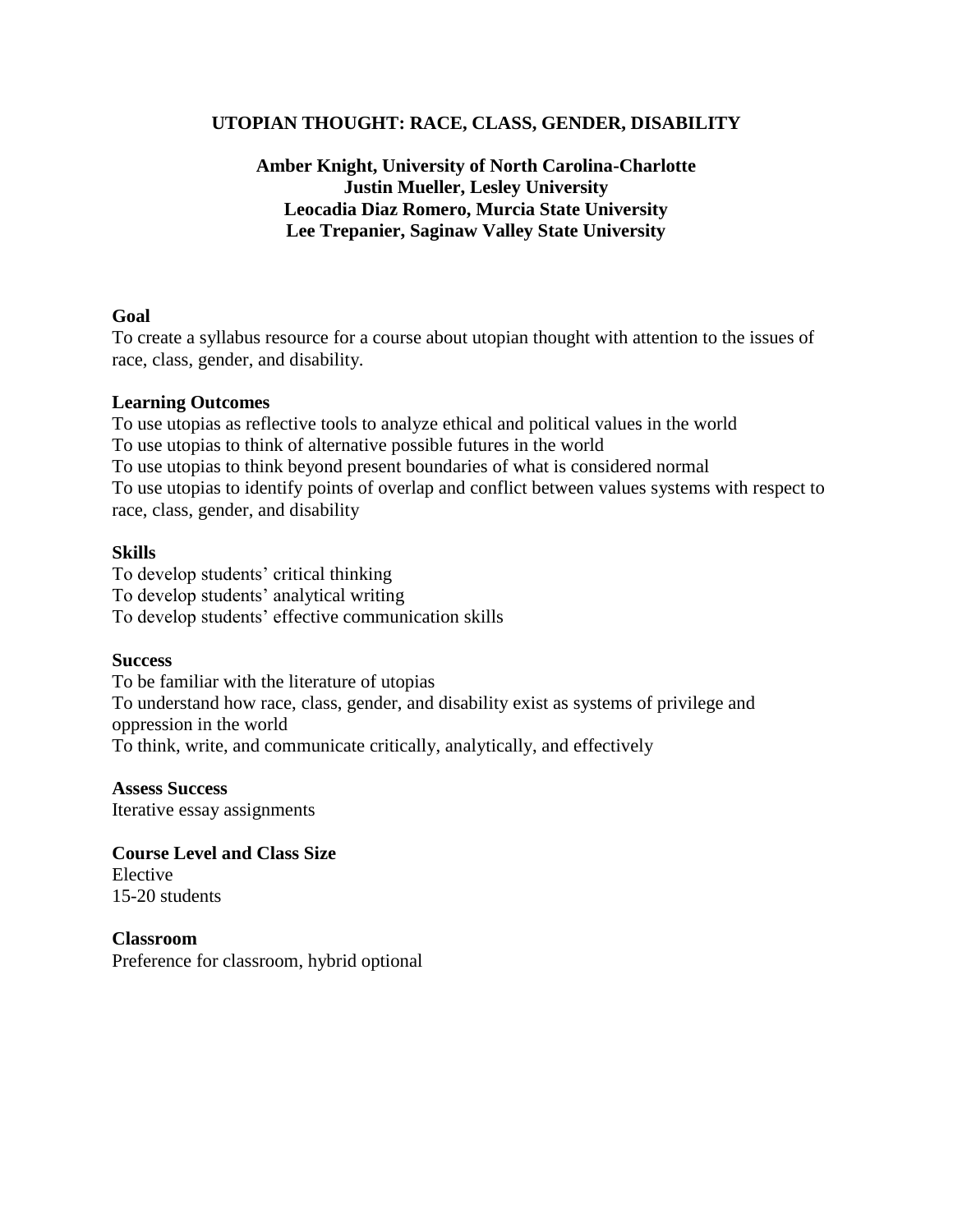### **Utopian Academic Literature**

Bahng, Aimee. *Migrant Futures* (Duke University Press, 2018)

Bell, David M. *Rethinking Utopia: Place, Power, Affect* (Routledge, New York and London, 2017)

Bey, Hakim. *T.A.Z. The Temporary Autonomous Zone* (Pacific Publishing Studio, 2011)

Chrostowska, S. D. and James D. Ingram, eds., *Political Uses of Utopia: New Marxist, Anarchist, and Radical Democratic Perspectives* (New York: Columbia University Press, 2016)

Claeys, Gregory, ed. *The Cambridge Companion to Utopian Literature* (Cambridge: Cambridge University Press, 2010)

Claeys, Gregory and Lyman Tower Sargent, eds. *The Utopia Reader* (New York: New York University Press, 1999)

Davis, J.C. *Utopia and the Ideal Society: A Study of English Utopian Writing 1516-1700* (Cambridge: Cambridge University Press, 1981)

Fiamanti, Filio. "The Treatment of the 'Woman Question' in Radical Utopian Political Thought" *Critical Review of International Social and Political Philosophy* 3 (2000): 2-3, 116-39

Jameson, Fredric. *Archaeologies of the Future: The Desire Called Utopia and Other Science Fictions* (London: Verso, 2005)

Jones, Clint and Cameron Ellis, eds. *The Individual and Utopia: A Multidisciplinary Study of Humanity and Perfection* (New York: Routledge, 2014)

Kumar, Krishan. *Utopia and Anti-Utopia in Modern Times* (Oxford: Basil Blackwell, 1987)

Leopold, David. *Socialism and (the rejection of) utopia*. *Journal of Political Ideologies* 12:3 (2007): 219-37.

Levitas, Ruth. *The Concept of Utopia* (Oxford: Peter Lang, 2011)

Levitas, Ruth. "For Utopia: The (limits of the) Utopian Function in Late Capitalist Society" *Critical Review of International Social and Political Philosophy* 3 (2000): 2-3, 25-43

Levitas, Ruth. *The Concept of Utopia* (Oxford: Peter Lang, 2010)

Manuel, Frank E. and Fritzie P. Manuel. *Utopian Thought in the Western World* (Cambridge, MA: Belknap Press of Harvard University Press, 1979)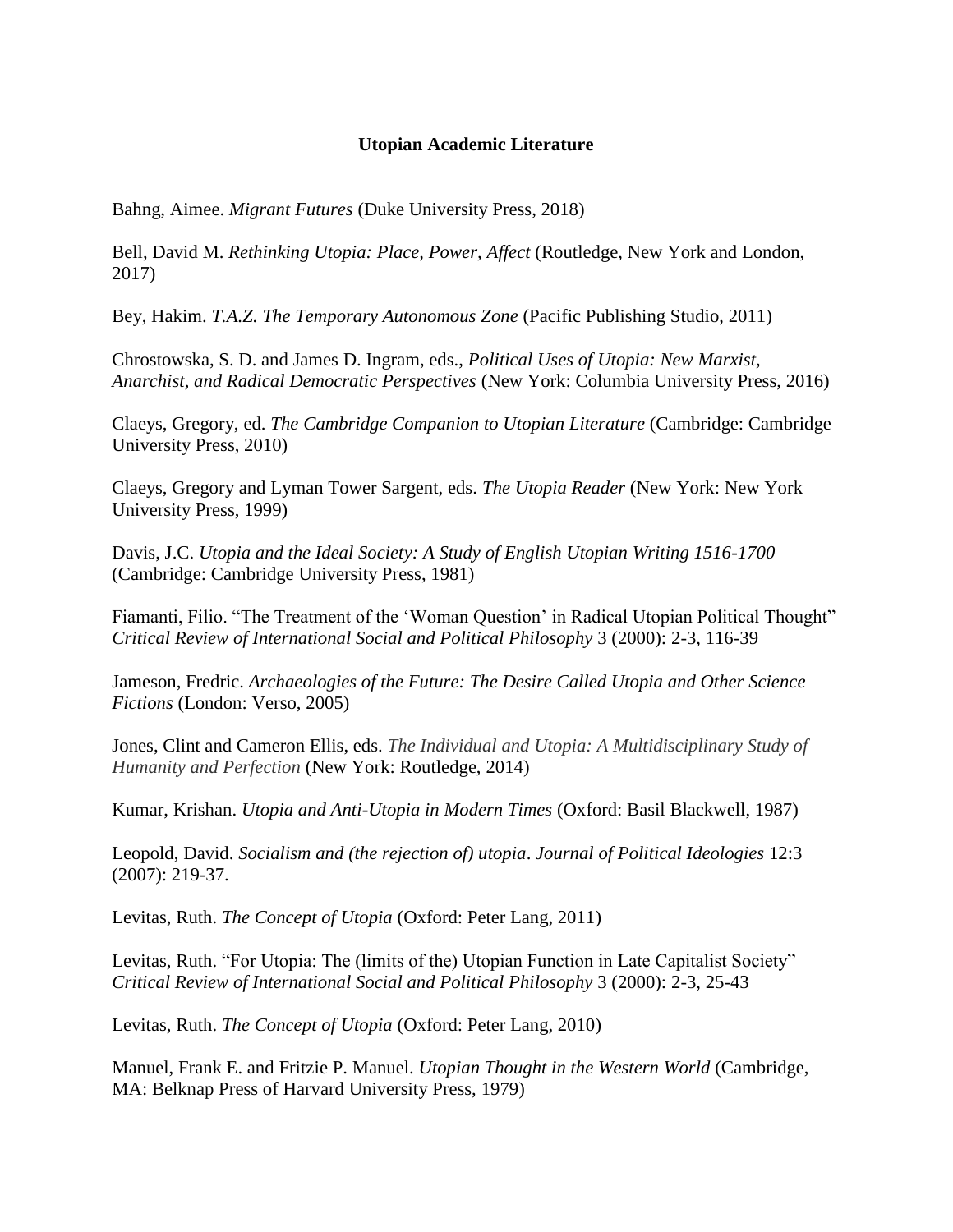Moylan, Tom. *Demand the Impossible: Science Fiction and the Utopian Imagination* (London: Methuen, 1986)

Nandy, Ashis. *Tradition, Tyranny and Utopias: Essays in the Politics of Awareness* (Oxford: Oxford University Press, 1993).

Pitzer, Donald E., ed. *America's Communal Utopias* (Chapel Hill: University of North Carolina Press, 1997)

Russell, Jacob. *Picture Imperfect: Utopian Thought for an Anti-Utopian Age* (Columbia University Press, 2007)

Sargisson, Lucy and Lyman Tower Sargent, *Living in Utopia: New Zealand's Intentional Communities* (Aldershot, England: Ashgate, 2004)

Schaer, Roland; Gregory Claeys; and Lyman Tower Sargent, eds. *Utopia: The Search for the Ideal Society in the Western World* (Oxford: Oxford University Press, 2000)

Sargent, Lyman Tower. "Choosing Utopia: Utopianism as an Essential Element in Political Thought and Action", *Utopia Method Vision: The Use Value of Social Dreaming* Vol. 1 of Ralahine Utopian Studies. Ed. Tom Moylan and Raffaella Baccolini (Oxford: Peter Lang, 2007), 301-17

Sargent, Lyman Tower. *Utopia: A Very Short History* (Oxford: Oxford University Press, 2010)

Sargent, Lyman Tower. "Ideology and Utopia: Karl Mannheim and Paul Ricoeur." Journal of Political Ideologies 13.3 (Routledge, October 2008): 263-73

Sargent, Lyman Tower. "In Defense of Utopia." *Diogenes 53.1* (February 2006): 11-17

Sargent, Lynn Tower. "Utopianism and National Identity" *Critical Review of International Social and Political Philosophy* 3 (2000): 2-3, 87-106

Sargent, Lyman Tower. "The Three Faces of Utopianism Revisited." *Utopian Studies 5.1* (1994): 1-37

Sargent, Lyman Tower. "Utopia." *New Dictionary of the History of Ideas* 6 vols. Ed. Maryanne Cline Horowitz (New York: Charles Scribner's Sons, 2004), 6: 2403-09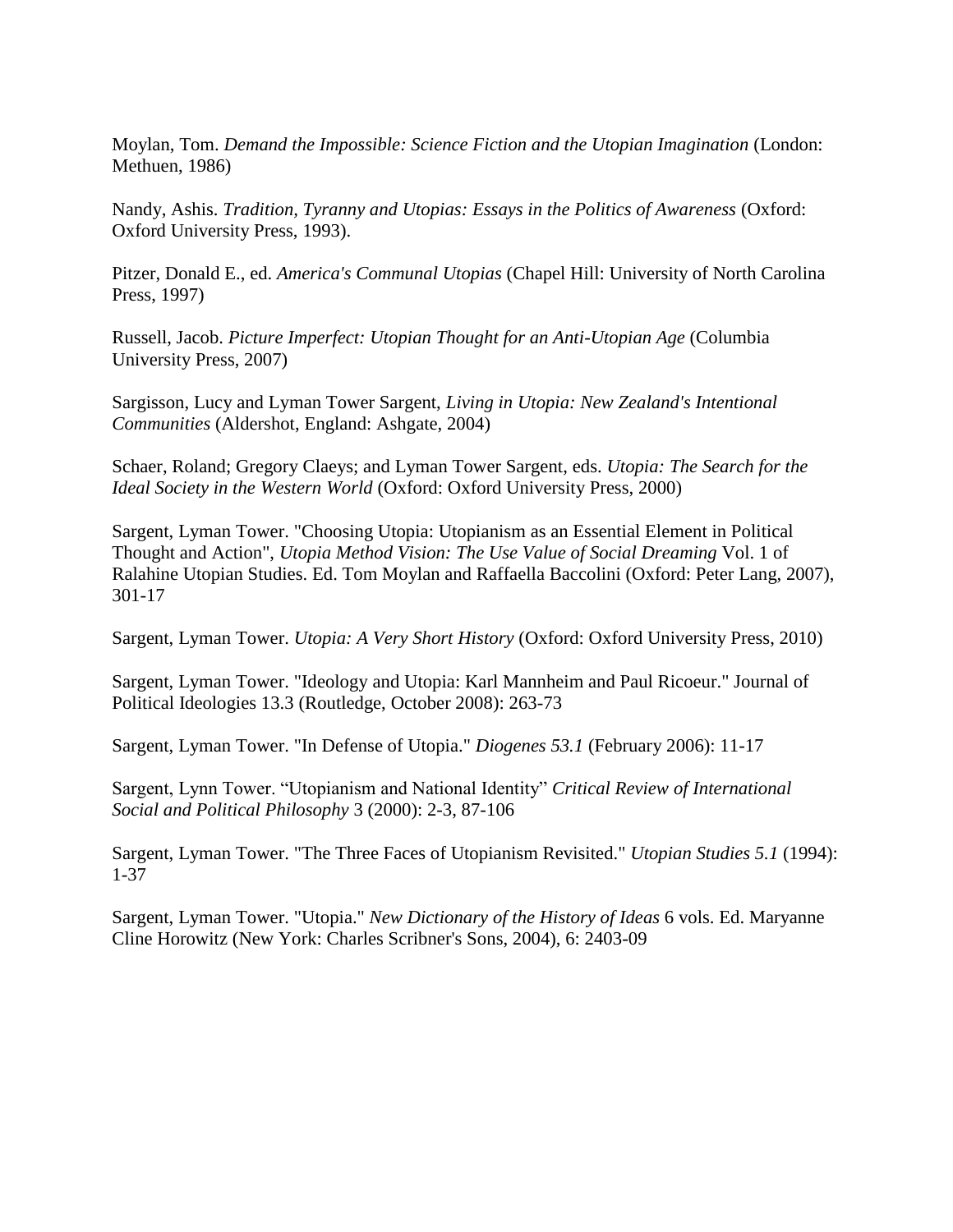## **Key Works in Utopian Literature**

| c. $370 - 360$ | Plato, The Republic                                                                   |
|----------------|---------------------------------------------------------------------------------------|
| c. 100         | Plutarch, Life of Lycurgus                                                            |
| c. 1405        | Christine de Pizan, The Book of City of Ladies                                        |
| 1516           | Thomas More, Utopia                                                                   |
| c.1605         | Joseph Hall, Mundus Alter et Idem                                                     |
| 1619           | Johann Valentin Andreae, Christianopolis                                              |
| 1623           | Tommaso Campanella, The City of the Sun                                               |
| 1626           | Francis Bacon, New Atlantis                                                           |
| 1638           | Francis Godwin, The Man in the Moone                                                  |
| 1641           | Samuel Hartlib, A Description of the Famous Kingdom of Macaria                        |
| 1648           | Samuel Gott, Nova Solyma                                                              |
| 1652           | Gerrard Winstanley, The Law of Freedom in a Platform: Or True Magistracie<br>Restored |
| 1653-94        | François Rabelais, Gargantua and Pantagruel                                           |
| 1656           | James Harrington, The Commonwealth of Oceana                                          |
| 1657           | Cyrano de Bergerac, Histoire Comique Contenant les États et Empires de la Lune        |
| 1666           | Margaret Cavendish, The Description of a New World, Called the Blazing World          |
| 1668           | Henry Neville, The Isle of Pines                                                      |
| 1675           | Denis Vairasse, The History of the Sevarites or Sevarambi                             |
| 1676           | Gabriel de Foigny, The Southern Land Known                                            |
| 1699           | François de Salignac de la Mothe Fénelon, The Adventures of Telemachus                |
| 1719           | Daniel Defoe, Robinson Crusoe                                                         |
| 1726           | Jonathan Swift, Gulliver's Travels                                                    |
| 1737           | Simon Berington, The Adventures of Sig. Gaudentio di Lucca                            |
| 1751           | Robert Paltock, The Life and Adventures of Peter Wilkins                              |
| 1756           | Edmund Burke, A Vindication of Natural Society                                        |
| 1759           | Samuel Johnson, Rasselas                                                              |
| 1762           | Sarah Scott, Millenium Hall                                                           |
| 1764           | [James Burgh], An Account of the First Settlement  of the Cessares                    |
| 1771           | Louis-Sébastien Mercier, Memoirs of the Year Two Thousand Five Hundred                |
| 1772           | Denis Diderot, Supplement to Bougainville's 'Voyage'                                  |
| 1793           | William Godwin, Enquiry Concerning Political Justice                                  |
| 1795           | Thomas Spence, Description of Spensonia                                               |
| 1798           | Thomas Robert Malthus, Essay on Population                                            |
| 1808           | Charles Fourier, Theory of the Four Movements                                         |
| 1811           | James Henry Lawrence, The Empire of the Nairs                                         |
| 1818           | Mary Shelley, Frankenstein                                                            |
| 1826           | Mary Shelley, The Last Man                                                            |
| 1827           | Charles Fourier, The New Industrial World                                             |
| 1836-44        | Robert Owen, The Book of the New Moral World                                          |
| 1840           | Etienne Cabet, Voyage en Icarie                                                       |
|                |                                                                                       |

1848 Karl Marx and Friedrich Engels, The Manifesto of the Communist Party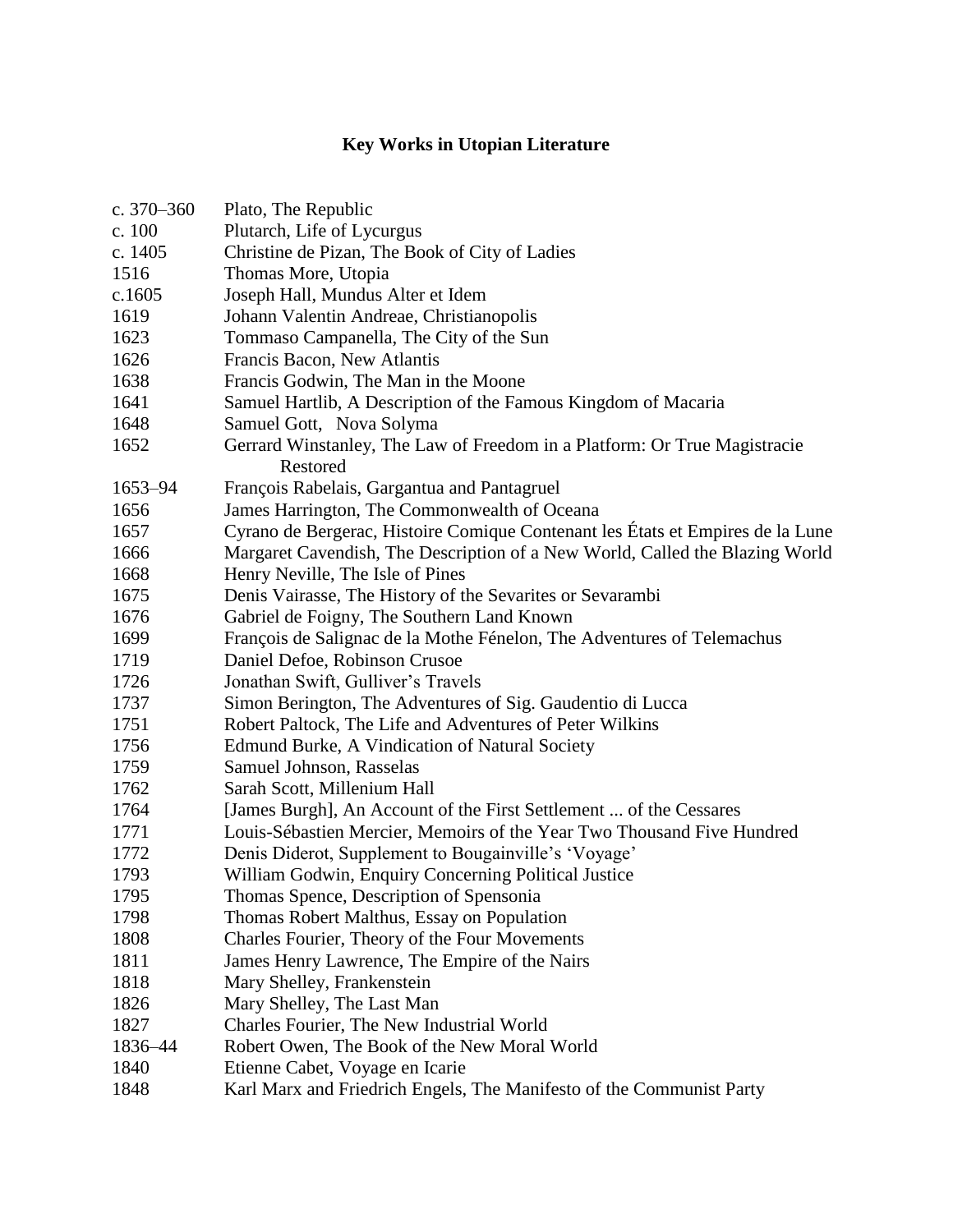| 1852       | Nathaniel Hawthorne, The Blithedale Romance     |
|------------|-------------------------------------------------|
| 1864       | Jules Verne, Journey to the Centre of the Earth |
| 1871       | Edward Bulwer-Lytton, The Coming Race           |
| 1872       | Samuel Butler, Erewhon                          |
| 1880       | Mary Bradley Lane, Mizora                       |
| 1888       | Edward Bellamy, Looking Backward 2000-1887      |
| 1890       | Theodor Hetzka, Freiland                        |
| 1890       | William Morris, News from Nowhere               |
| 1890       | Ignatius Donnelly, Caesar's Column              |
| 1895       | H. G. Wells, The Time Machine                   |
| 1896       | H. G. Wells, The Island of Doctor Moreau        |
| 1898       | H. G. Wells, The War of the Worlds              |
| 1901       | H. G. Wells, The First Men in the Moon          |
| 1905       | H. G. Wells, A Modern Utopia                    |
| 1905       | Gabriel Tarde, Underground Man                  |
| 1908       | Jack London, The Iron Heel                      |
| 1915       | Charlotte Perkins Gilman, Herland               |
| 1916       | Charlotte Perkins Gilman, With Her in Ourland   |
| 1923       | H. G. Wells, Men Like Gods                      |
| 1924       | Yevgeny Zamyatin, We                            |
| 1930       | Olaf Stapledon, Last and First Men              |
| 1932       | Aldous Huxley, Brave New World                  |
| 1933       | H. G. Wells, The Shape of Things to Come        |
| 1937       | Katharine Burdekin, Swastika Night              |
| 1948       | B. F. Skinner, Walden Two                       |
| 1949       | George Orwell, Nineteen Eighty-Four             |
| 1953       | Ray Bradbury, Fahrenheit 451                    |
| 1954       | William Golding, The Lord of the Flies          |
| 1958       | Aldous Huxley, Brave New World Revisited        |
| 1962       | Aldous Huxley, Island                           |
| 1962       | Anthony Burgess, A Clockwork Orange             |
| 1970       | Ira Levin, This Perfect Day                     |
| 1974       | Ursula Le Guin, The Dispossessed                |
| 1975       | Joanna Russ, The Female Man                     |
| 1975       | Ernest Callenbach, Ecotopia                     |
| 1976       | Marge Piercy, Woman on the Edge of Time         |
| 1986       | Margaret Atwood, The Handmaid's Tale            |
| 1987       | Iain M. Banks, Consider Phlebas                 |
| $1992 - 6$ | Kim Stanley Robinson, The Mars Trilogy          |
| 1996       | Jack Halperin, The Truth Machine                |
| 1997       | Ronald Wright, A Scientific Romance             |
| 2000       | Brian Aldiss, White Mars                        |
| 2003       | Margaret Atwood, Oryx and Crake                 |
| 2005       | Kazuo Ishiguru, Never Let Me Go                 |
| 2007       | Chuck Palahniuk, Rant                           |
| 2009       | Margaret Atwood, The Year of the Flood          |
|            |                                                 |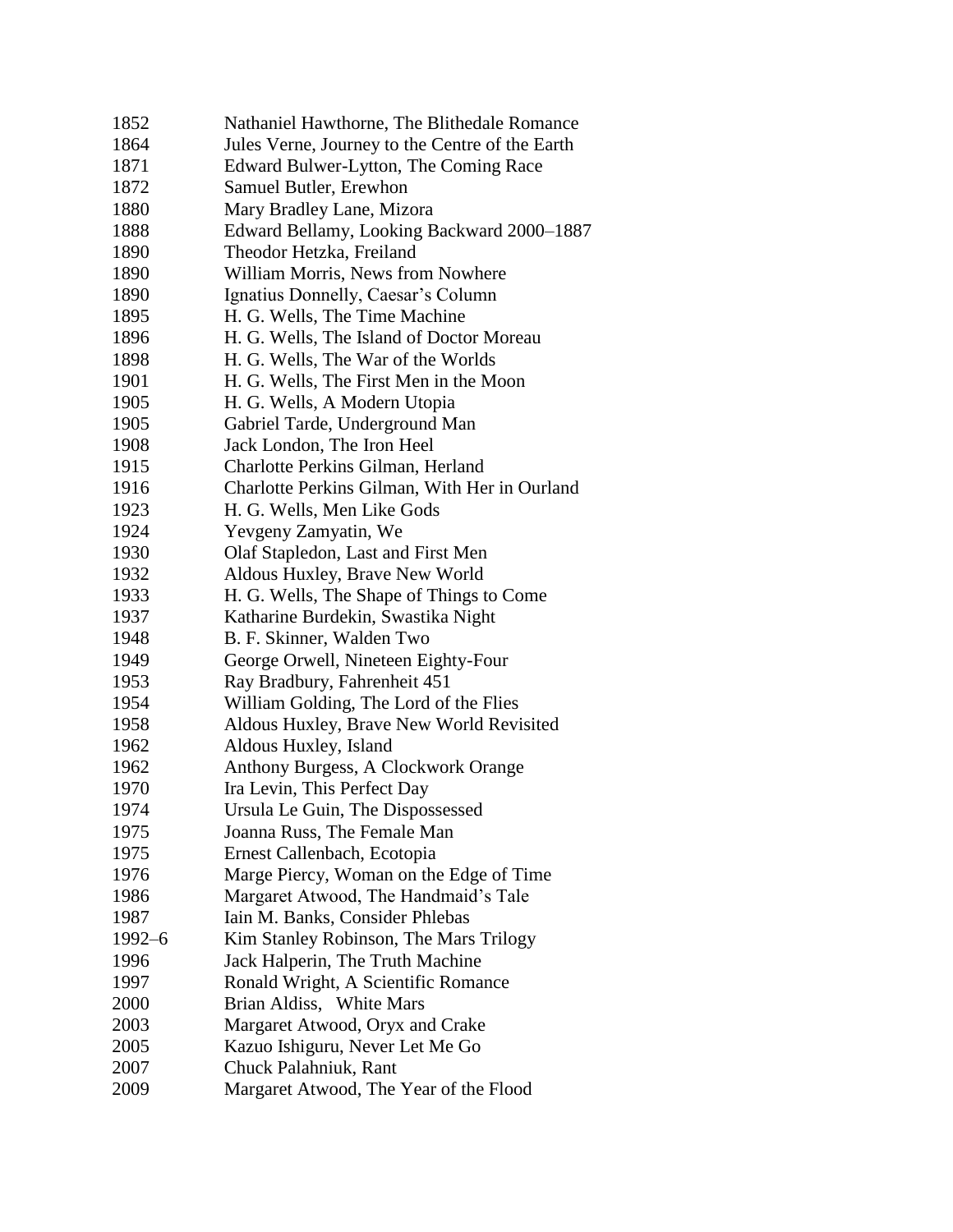#### **Race and Utopia**

#### **Suggested Race & Utopian Academic Readings**

Kilgore, Douglas De Witt. *Astrofutrism: Science, Race, and Visions of Utopia in Space* Eric D. Weitz, *A Century of Genocide: Utopias of Race and Nation*

#### **Suggested Race & Utopia Readings**

Brian Aldiss, *Helliconia Trilogy* Iain M. Banks, *Consider Phlebas* Paul Beatty, *The Sellout* James Blish, *A Case of Conscience* Edward Bulwer-Lytton, *The Coming Race* Octavia Butler, *Parable of the Sower, Parable of Traveler, Patternist Series* Samuel Butler, *Erewhon* Katharine Burdekin, *Swastika Night* John Brunner, *Total Eclipse*  Arthur C. Clarke, *Childhood's End* Philip Dick, *Man in the High Castle* Aldous Huxley, *Island* Kazuo Ishiguru, *Never Let Me Go* Ursula K. Le Guin, *Dispossessed*  Olaf Stapledon's *The Starmaker* Larry Niven and Jerry Pournelle, *The Mote in God's Eye* Mary Doria Russell, *Sparrow, Children of God* Norman Spinrad, *The Iron Dream* H.G. Well, *The Time Machine, The First Men in the Moon, The War of the Worlds, The Island of Doctor Moreau, Men Like Gods*

#### **Suggested Race & Multimedia**

*Avatar Black Panther Janelle Monae Star Trek Zootopia*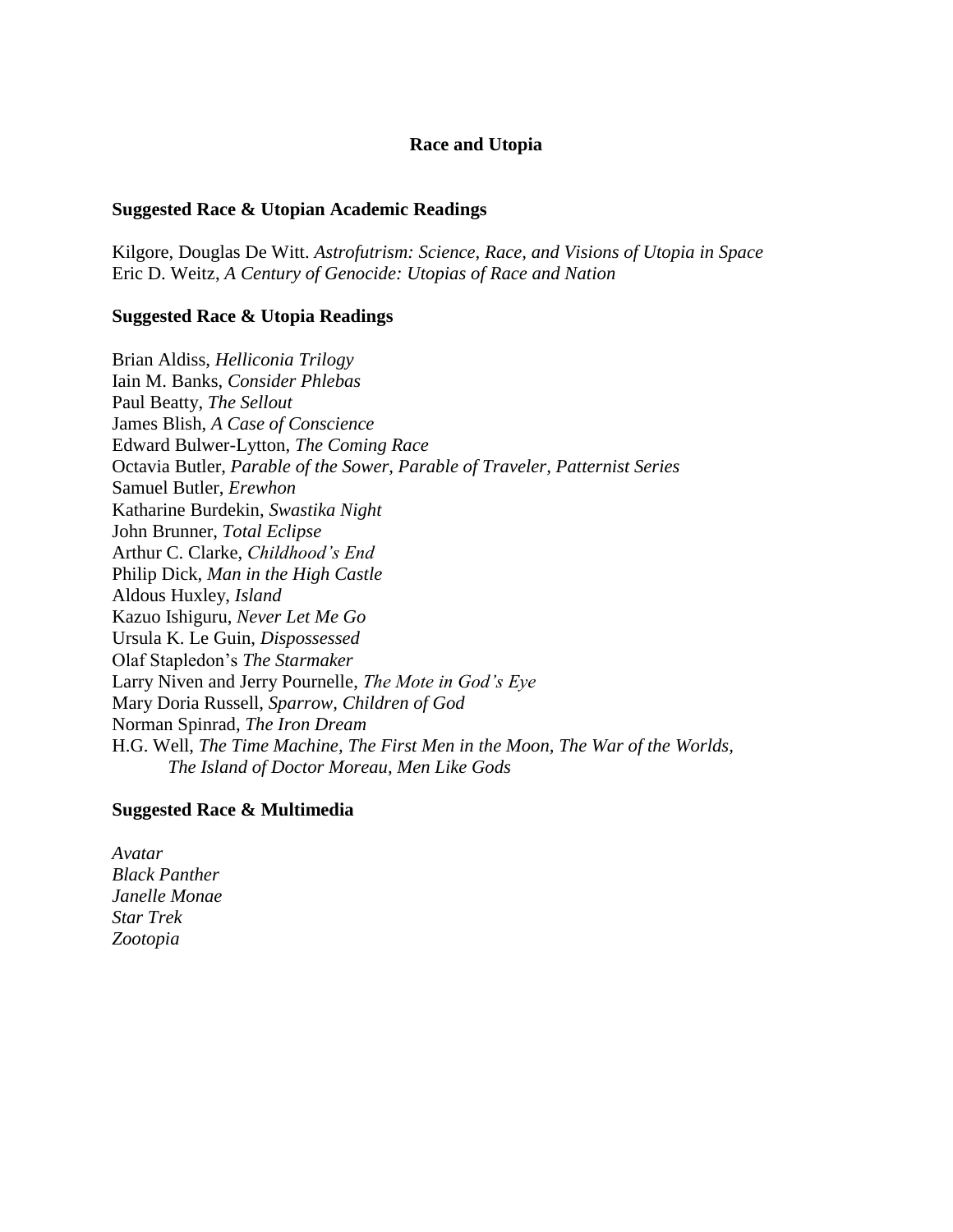### **Class and Utopia**

#### **Suggested Class & Utopian Academic Readings**

Friedrich Engels, *Socialism: Utopian and Scientific* Fredric Jameson, *An American Utopia: Dual Power and the Universal Army* Peter Kropotkin, *The Conquest of Bread* Karl Marx, *The Communist Manifesto* Erin McKenna, *The Task of Utopia* Thomas Moylan, *Demand the Impossible* Robert Owen, *A New View of Society and other Writings*

#### **Suggested Class & Utopia Readings**

Plato, *Republic*  Ian M. Banks, *The Culture Series* Edward Bellamy, *Looking Backward* Suzanne Collins, *The Hunger Games* Robert Heinlein, *The Moon is a Harsh Mistress* Ursula K. Le Guin, *The Dispossessed* Jack London, *The Iron Heel* Thomas More, *Utopia* William Morris, *News From Nowhere* HG Wells, *A Modern Utopia* HG Wells, *The Time Machine*

#### **Suggested Class & Multimedia**

*Elysium Hunger Games In Time Metropolis*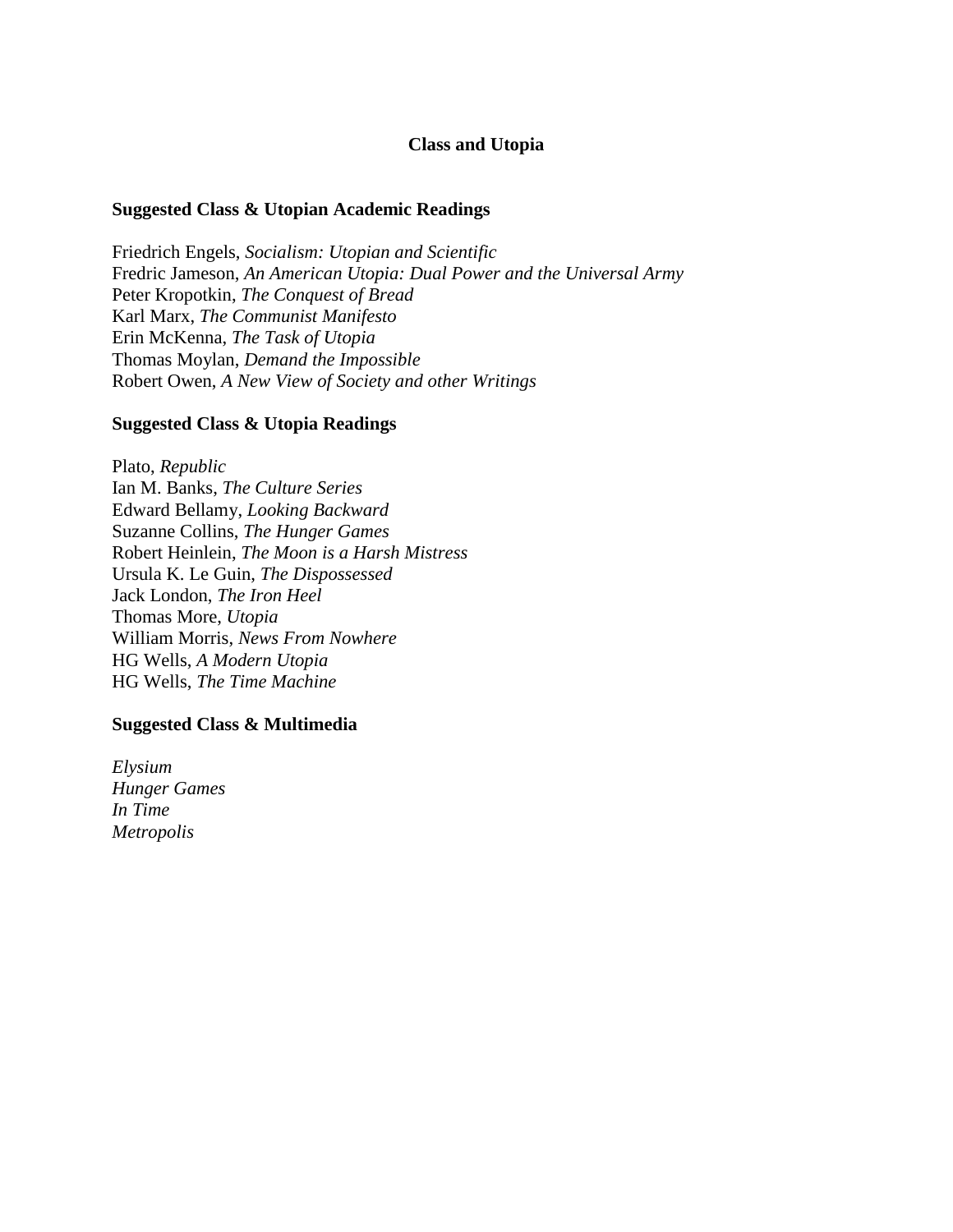### **Suggested Gender & Utopian Academic Readings**

### **Suggested Gender & Utopian Academic Readings**

Erin McKenna, *The Task of Utopia*

Oliver, Kelly. "Ambiguity, Ambivalence and Extravagance in *The Hunger Games*" *Humanities* 3 (2014): 675-86 Loobeek, Kristi. "A Feminist Analysis of the Film The Hunger Games," *Concordia University, St. Paul* 1.3. Available at: https://digitalcommons.csp.edu/comjournal/vol1/iss1/3 Abram Trosky, "Jumping at Our Reflection: American Dystopia and Reaction in Shirley Jackson's "The Lottery," in *Short Stories and Political Philosophy: Power, Prose, and Persuasion* (Lexington Books, 2018)

### **Suggested Gender & Utopia Readings**

M. Atwood, *The Handmaid´s Tale*. Margaret Cavendish, *The Blazing World* O.E. Butler, *Parable of the Sower* S. Collins, *The Hunger Games Trilogy*. R. De Liz, *The Legend of Wonder Woman*  U. Le Guin, *The Left Hand of Darkness* U. Le Guin, *The Dispossessed: An Ambiguous Utopia*. Gilman Perkins, *The Herland Trilogy*. M. Piercy, *Woman on the Edge of Time*

### **Suggested Gender & Multimedia**

*The Hunger Games Wonder Woman*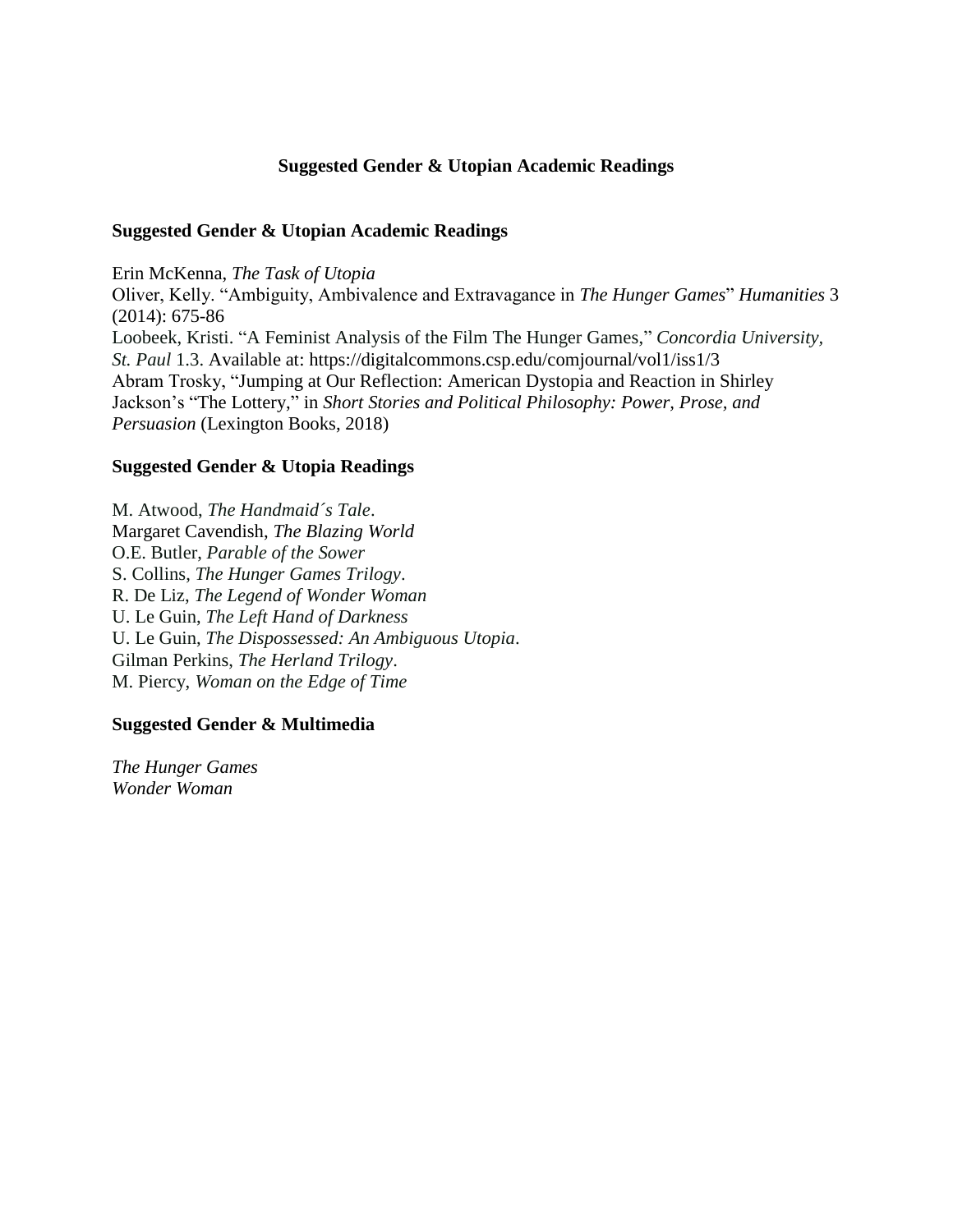### **Disability and Utopia**

### **Suggested Disability & Utopian Academic Readings**

Curtis, Claire P. "Utopian Possibilities: Disability, Norms, and Eugenics in Octavia Butler's *Xenogenesis*." *Journal of Literary and Cultural Disability Studies* 9.1 (2015): 19-33

Jones, Clint and Jen Rinaldi. "Eutopias and Dis-Topias: Re-Imagining the Citizen of Ideal Societies," in *The Individual and Utopia: A Multidisciplinary Study of Humanity and Perfection*, ed. Clint Jones and Cameron Ellis (New York: Routledge, 2014), 165-78

Kafer, Alison. "Imagined Futures," in *Feminist, Queer*, *Crip* (Bloomington: Indiana University Press, 2013), 1-24.

Mackey, Peter. "Crip Utopia and the Future of Disability." *Critical Disability Discourse* 1 (2009). Available at https://cdd.journals.yorku.ca/index.php/cdd/article/view/23383.

Rice, Carla et al. "Imagining Disability Futurities." *Hypatia* 32.2 (2017). Available at https://onlinelibrary.wiley.com/doi/full/10.1111/hypa.12321.

### **Suggested Disability & Utopia Readings**

Octavia Butler, *Xenogenesis* in *Lilith's Brood* Kazuo Ishiguro, *Never Let Me Go*  Kurt Vonnegut, "Harrison Bergeron," in *[Welcome to the Monkey House](https://en.wikipedia.org/wiki/Welcome_to_the_Monkey_House)* H.G. Wells, *Country of the Blind*

### **Suggested Disability & Multimedia**

*Avatar Gattaca Never Let Me Go Pleasantville X-Men* film series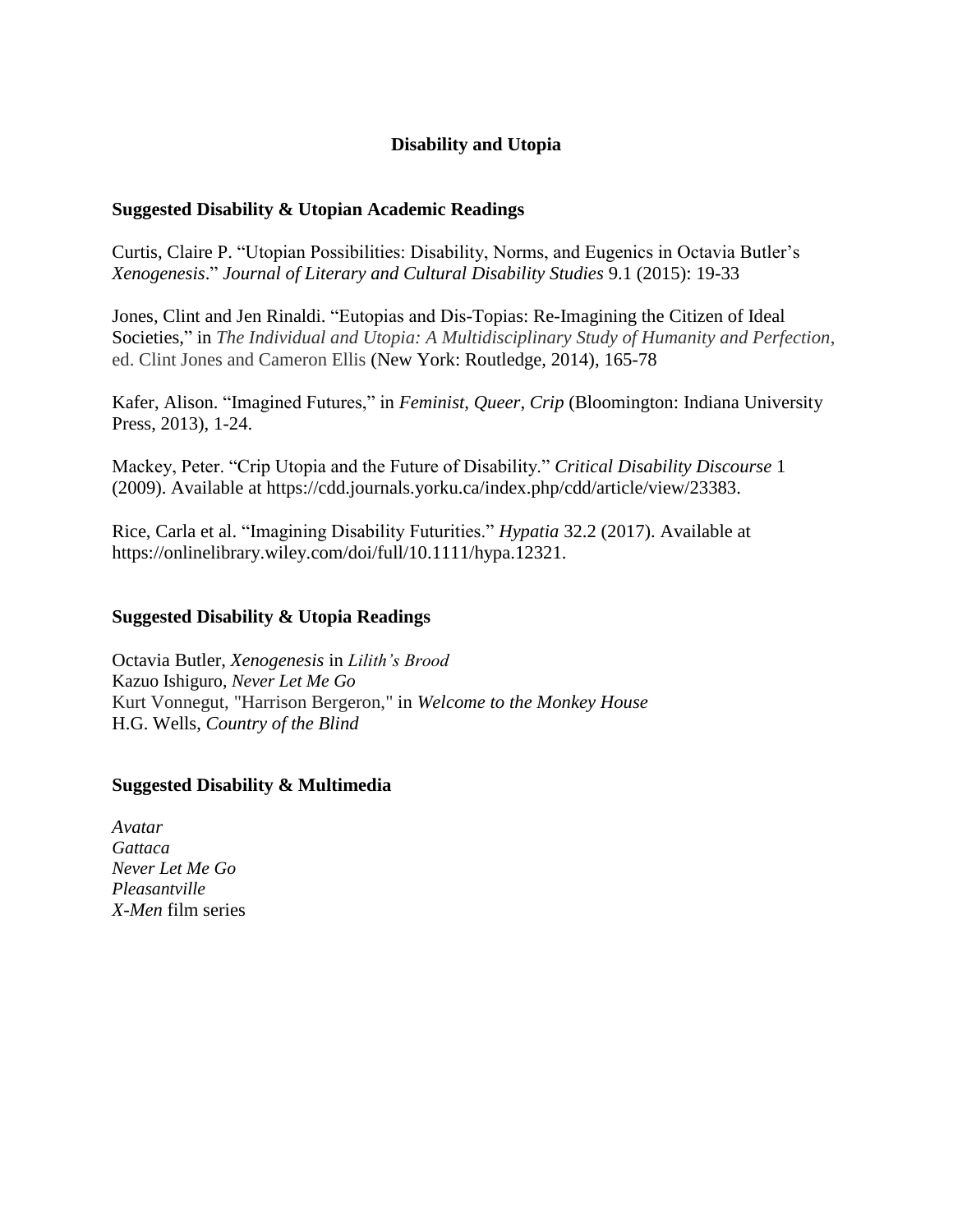# **Possible Other Topics**

Environment Science & Technology War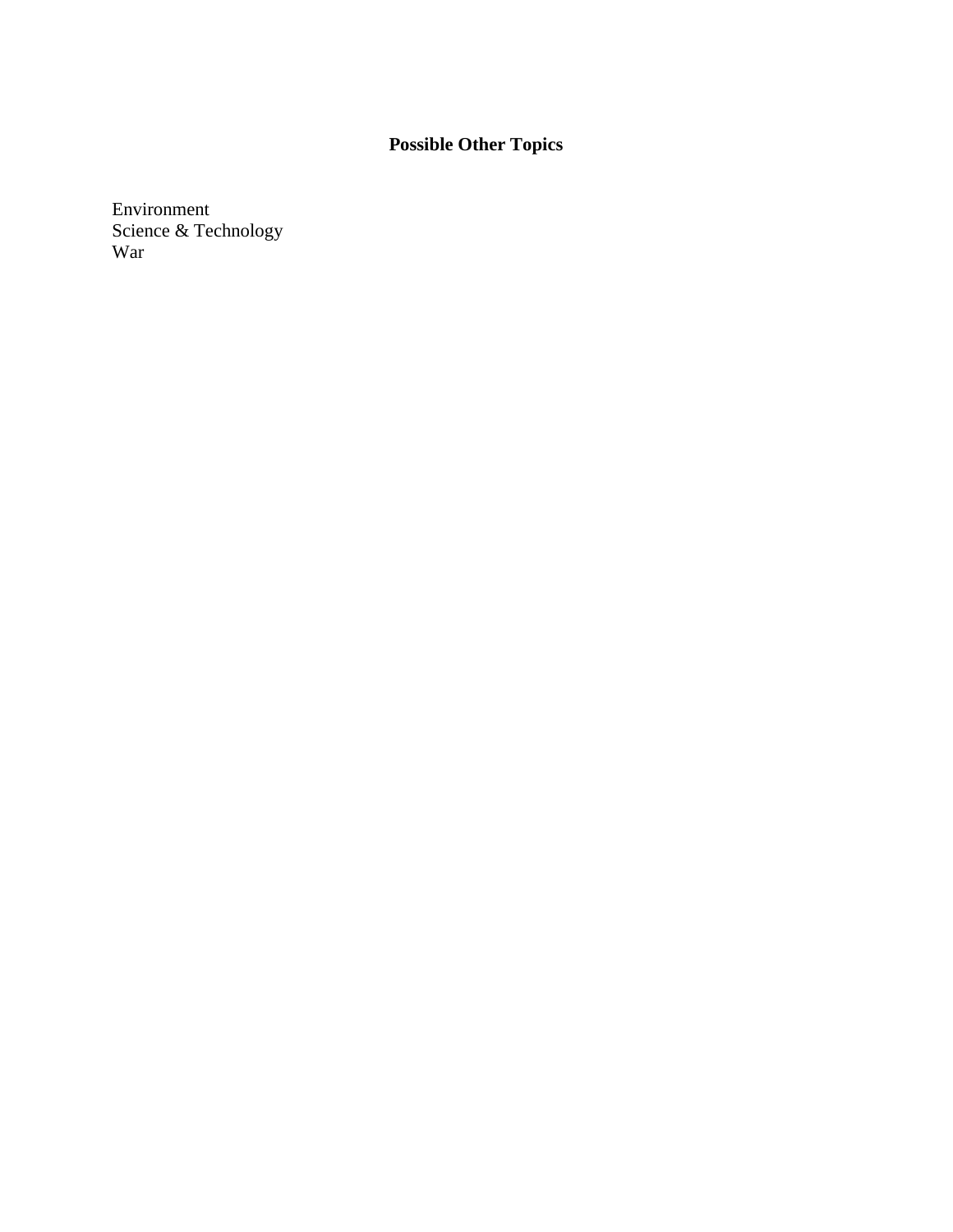### **Possible Essay Questions**

What does the word utopia mean to you?

Why is the word utopia used to reject change?

Is a better world possible? Why, or why not?

Imagine your own vision of a good society. What are the three most important features? Why are they the most important features?

Many dystopias are presented as projections into the future of things in the present that could become the basis of a worse future. What two features of the present do you think are the most likely to produce a bad society in the future?

Would you join a utopian community? Why, or why not?

Are there utopias of anarchism, communism, conservatism, feminism, liberalism, and socialism? If so, how do they differ?

Can there be such a thing as a Nazi utopia?

Why do people move from one country to another? Are there utopian aspects to such moves?

What are the arguments for utopia?

What are the arguments against utopia?

Do utopias differ from country to country? Why, or why not?

What roles do imagined futures play in the political institutions and actions of the present?

Can we explain the significance of the shift in the 19th century utopian to the 20th century dystopian imaginative? Or, can we connect these apparently disparate sets of writings and see them as inherently linked?

Is utopian thought still relevant in contemporary politics?

Much of 19th century utopian literature focuses on class politics, while 20th century dystopian literature deals more with the intersections of class, race, and gender. How can we account for this discontinuity?